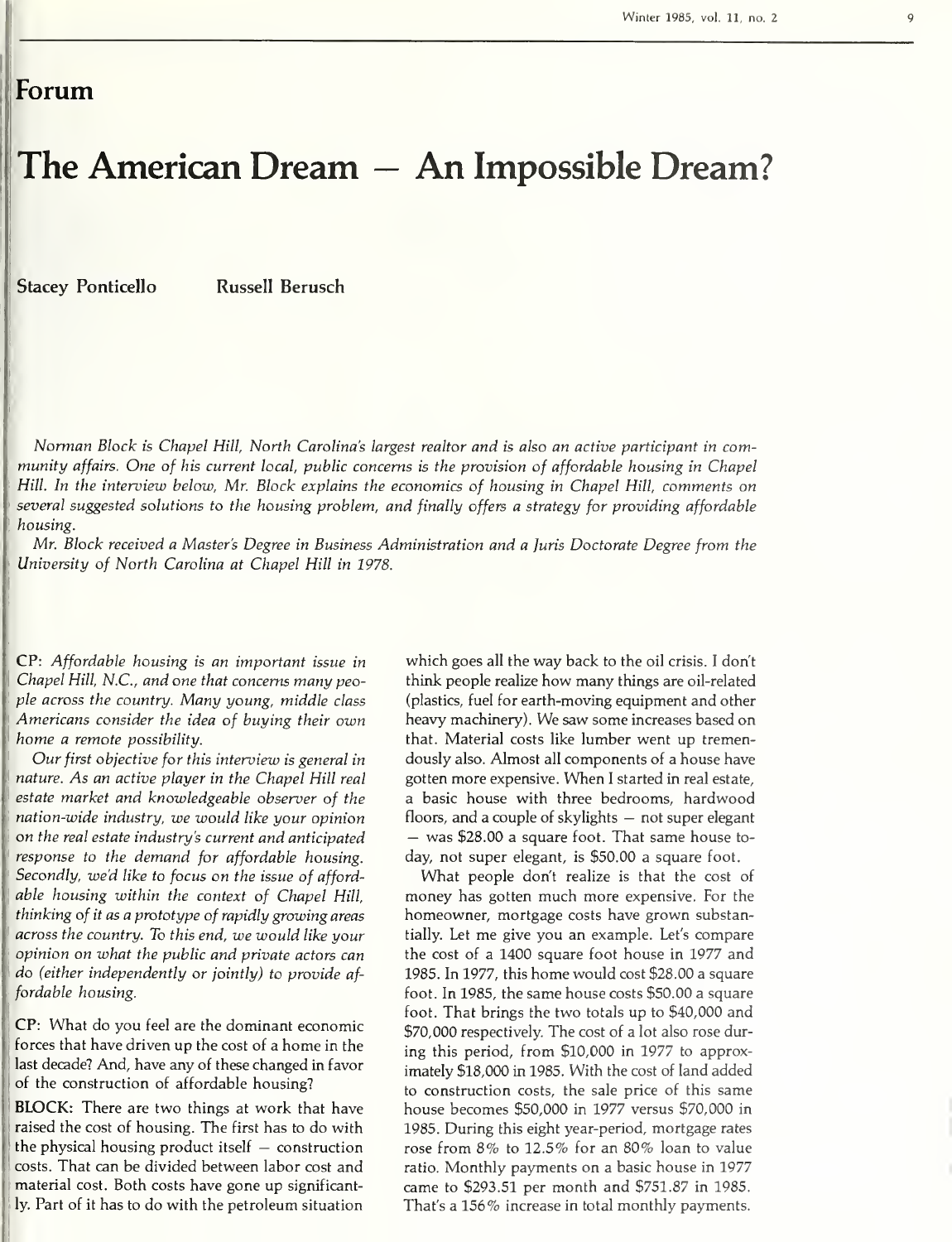

The stick-built multifamily option

CP: Would building smaller houses be a solution to the current high cost of housing?

BLOCK: There's <sup>a</sup> trap in making houses smaller. When building a house, there are variable and fixed costs. Variable costs change with size, but fixed costs do not. Let's take that 1400 sq. ft. house and shrink it down to 1,000 sq. ft. You have the same amount of fixed costs, and these make up the bulk of the costs. You still have the cost of clearing the land, building the same number of walls, and installing a bathroom and kitchen. So, making houses smaller is not a way to make them substantially less expensive. At best, you can reduce the cost marginally.

CP: Do you expect manufactured housing to become a more popular option for middle-income families?

BLOCK: <sup>I</sup> can take you to any subdivision in Chapel Hill and show you any 1400 square foot house for \$50,000, and then take you out to the interstate, to the mobile home lot and show you a double-wide home, 1400 square feet, with the same Armstrong solarium tile floor and all that, and that's going to be in the high 20's. But the mobile home is not acceptable to a lot of people.

Right now, there is a large gap between mobile homes and traditional ones. Part of the problem is that the aesthetics of the manufactured homes have to be acceptable to the neighbors and the community, and the town won't allow them to be zoned like other homes. Although manufactured housing has become more sophisticated, <sup>I</sup> don't see the gap be tween the two closing any time soon. In the current marketplace, <sup>I</sup> see that people who are in terested in detached single family houses — but who cannot afford them — are opting for stick-built multifamily housing rather than mobile homes.

CP: Have there been any innovations in building technology or design that might make construction less expensive?

BLOCK: We have experimented with the idea of us ing manufactured building components to bring down the cost of traditional houses. We tried using manufactured walls and panels, but we found that it had little effect on price.

CP: Would changing density ordinances encourage the development of lower-cost housing in high growth areas like Chapel Hill? For example, would raising the permissible density level result in the construction of affordable housing?

BLOCK: Chapel Hill currently has a higher density ordinance than it did several years ago. What this has done is change the spatial arrangement of Chapel Hill's residential areas. <sup>I</sup> don't know that it has lowered the cost per unit of housing, but it has increased the number of multifamily houses.

CP: We'd like to switch gears a little bit and focus solely on Chapel Hill issues. How do you perceive the current status of the affordable housing issue in Chapel Hill?

BLOCK: My comment to that is that there is more conversation than action about affordable housing. <sup>I</sup> don't want this town to become an exclusive community. That would eliminate the charm and special ness of the community, things like the flower ladies and the little parts of Chapel Hill.

Also, <sup>I</sup> feel embarassed when <sup>I</sup> think that the teachers who instruct my children, the public safety forces who protect our city, and even the secretaries in my office can't afford to live here. Some commute from as far as 30 miles away. I'd like to do something about it, but <sup>I</sup> can't stop running my business.

Here's why there's so little action — there really are no financial incentives to build affordable housing. Given the demand in Chapel Hill, any builder